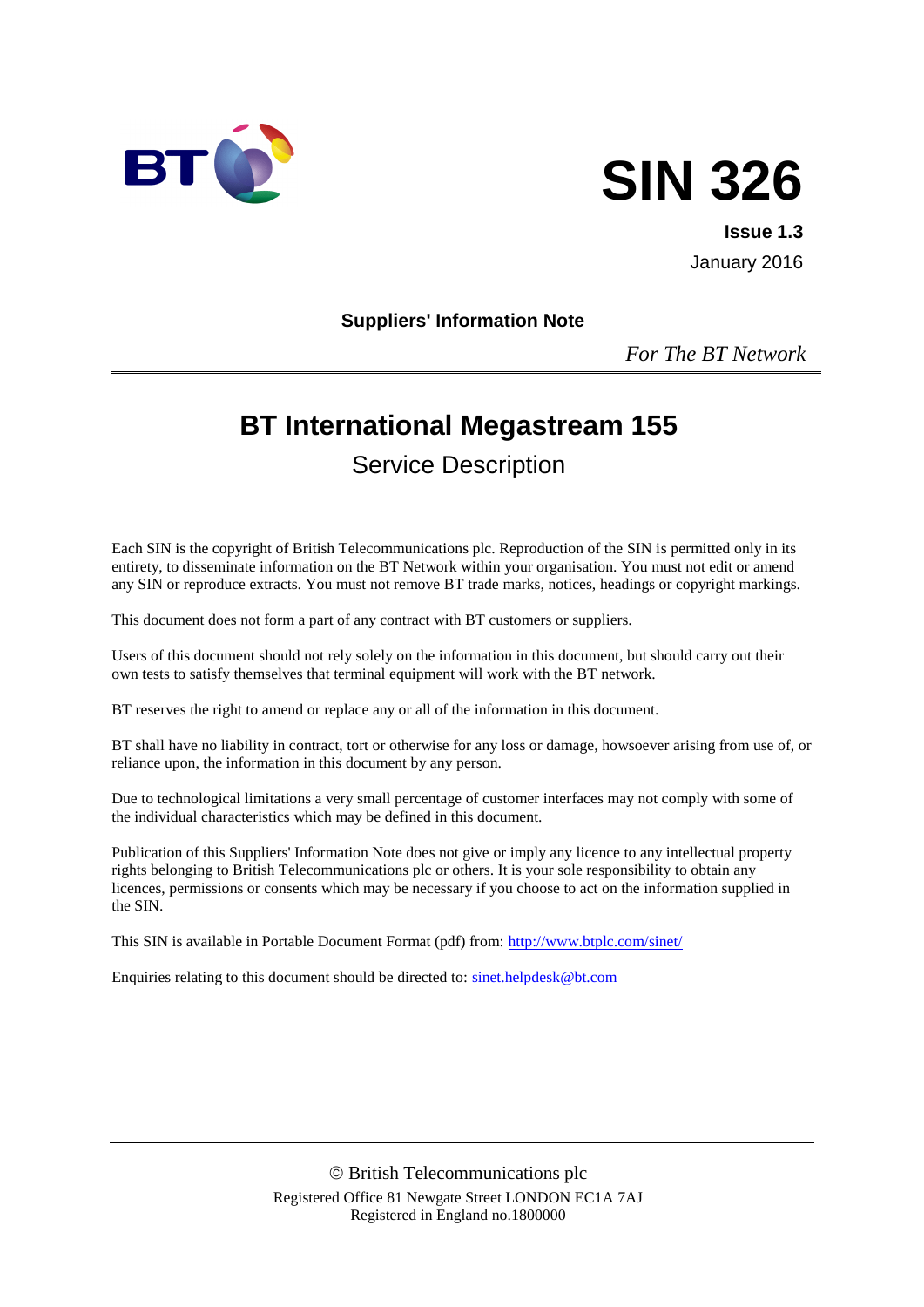## **CONTENTS**

| $\mathbf{1}$            |                |  |
|-------------------------|----------------|--|
| $\mathbf{2}$            |                |  |
| 3                       |                |  |
| $\overline{\mathbf{4}}$ |                |  |
| 41                      | 4.1.1<br>4.1.2 |  |
| 4.2                     | 4.2.1          |  |
| 4.3                     | 4.3.1<br>4.3.2 |  |
| 4.4                     |                |  |
| 5                       |                |  |
| 6                       |                |  |
| 7                       |                |  |
| 8                       |                |  |
|                         |                |  |
|                         |                |  |
|                         |                |  |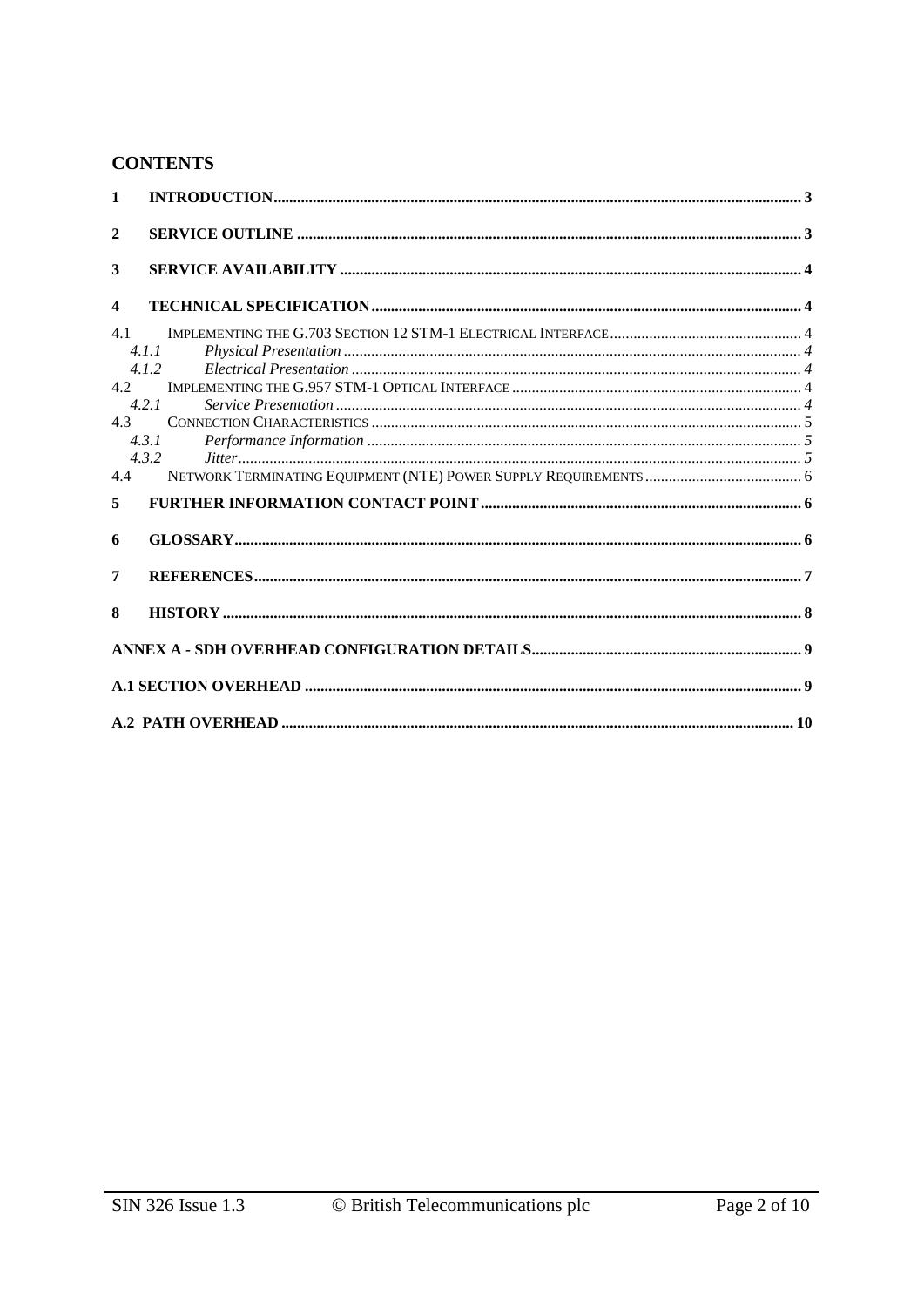## **1 Introduction**

This Suppliers' Information Note (SIN) describes the BT International MegaStream 155 service and provides technical information for terminal equipment (TE) manufacturers and suppliers.

## **2 Service Outline**

BT International MegaStream 155 is an international Synchronous Digital Hierarchy (SDH) point to point leased high speed digital service supporting customer access at 155 520 kbit/s which conforms to ITU-T Recommendation  $G.707$  <sup>[1]</sup>. The service will support the SDH Virtual Container VC4. The use of the VC4 will depend on customer application, however, if the customer wishes to sub-divide the VC4 into VC12s, VC3s, or ATM etc, then BT recommends that the multiplexing structure given in figures 6-1 to 6-6 of ITU-T recommendation G.707<sup>[1]</sup> is adopted. The service is available to the customer via the following interfaces:

- CCITT Recommendation G.703<sup>[2]</sup> Section 12 (STM-1 electrical)
- ITU-T Recommendation  $G.957^{[3]}$  (STM-1 optical)

*NOTE: The VC4 for end-to-end usage will be formed out of a payload container of size 149,760 kbit/s and a path overhead of 576 kbit/s.* 

#### **IMPORTANT NOTE;**

The BT International MegaStream 155 Service has been designed to support payloads which, after scrambling, exhibit no sequences of consecutive identical digits in excess of 72 bits, in line with ITU-T Recommendation G.958 [4].

At the time of writing there is a known standards incompatibility issue when applying the Internet Engineering Task Force Specification Request For Comment (RFC) 1619 May 1994 for mapping the Internet Protocol (IP) into the SDH VC4 payload. i.e. lack of scrambling when mapping IP into the SDH VC4 payload. This issue is being addressed within the standards environment and BT anticipates that a new RFC will supersede RFC 1619.

Until such a time that RFC 1619 has been suitably superseded or new mappings provided by the ITU-T or ETSI, the BT MegaStream 155 Service is unable to reliably support applications that apply this mapping to the VC4 payload. The consequence of applying this mapping is the potential failure of the SDH link by either the terminal equipment or the network.

In summary, RFC 1619 for IP to SDH VC4 mapping does not address the use of scrambling. Scrambling is necessary to avoid consecutive identical digits in excess of 72 bits.

For this reason BT recommend suitable scrambling is applied to all SDH VC4 mappings, ref. ITU-T Recommendation G.958.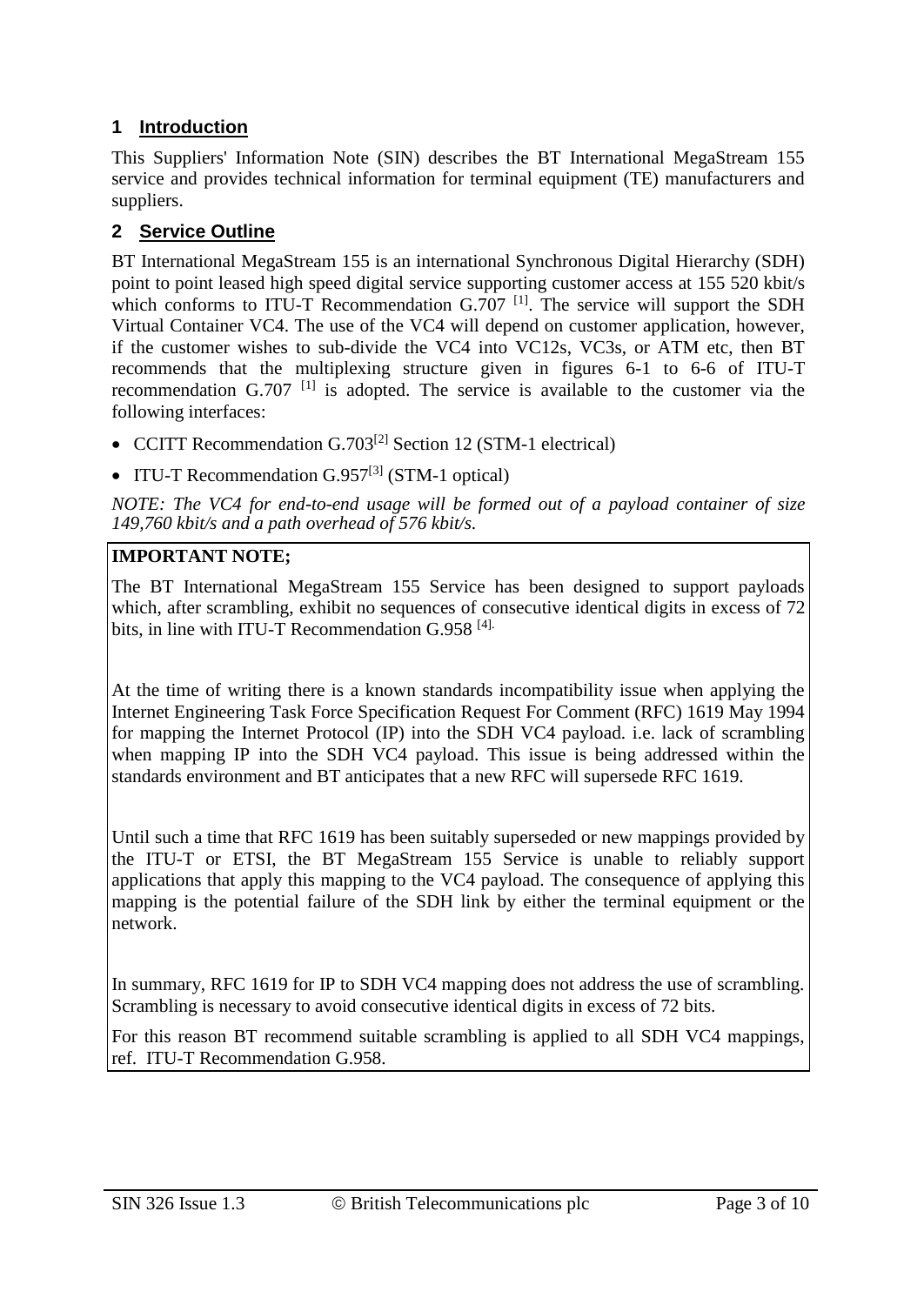## **3 Service Availability**

This service will be available from July 1999 where network capacity and correspondent agreement exists with other international PTOs.

For service availability with other countries please contact the International Marketing team as given in section 5.

## **4 Technical Specification**

## **4.1 Implementing the G.703 Section 12 STM-1 Electrical Interface**

The BT International MegaStream 155 service supports customer SDH access which conforms to ITU-T Recommendation G.707<sup>[1]</sup>.

#### **4.1.1 Physical Presentation**

The service is presented in the UK is via a pair of BNC unbalanced 75 Ohm sockets, one for each direction of transmission. The sockets conform to the general requirements of IEC 169-8 [5] with the mating dimensions specified in annex B of BS ISO/IEC 10173 : 1991[6] .

#### **4.1.2 Electrical Presentation**

The electrical presentation conforms to CCITT Recommendation G.703 [2] section 12. The line code is Code Mark Inversion (CMI). The recommended configuration of the SDH Section and Path Overheads is given in Annex A.

## **4.2 Implementing the G.957 STM-1 Optical Interface**

The BT International MegaStream 155 service supports customer SDH access which conforms to ITU-T Recommendation G.707<sup>[1]</sup>.

## **4.2.1 Service Presentation**

The service is presented in the UK as an optical Single-Mode fibre connection conforming to ITU-T Recommendation G.957 <sup>[3]</sup> for SDH optical requirements. The optical fibre presentation at the UNI is conformant to BS EN  $60825-1$ <sup>[7]</sup> and BS EN  $60825-2$ <sup>[8]</sup> as a Class 1 Laser Product.

The physical presentation of the service is via a FC type optical connector conforming to BS EN 186110:1994 [9]. The connector is Physical Contact (PC) polished. Line coding is 'Non Return to Zero' (NRZ) as specified in ITU-T Recommendation G.957<sup>[3]</sup>.

The signal transmitted from the BT NTE is derived from a 1310nm wavelength long haul SDH class (specified as L-1.1 in ITU-T Recommendation  $G.957$ <sup>[3]</sup>) optical transmitter. The optical signal has been attenuated by 10dB to provide a transmitted power range of between -10dBm and -15dBm (The 10dB attenuator is provided by BT on the NTE transmitter to ensure that the Customers CPE receiver is not saturated). The NTE receiver power range is between -10dBm and -34dBm.

The recommended configuration of the SDH Section and Path Overheads is given in Annex A. Figure 1 below highlights the difference between SDH Sections and SDH Paths.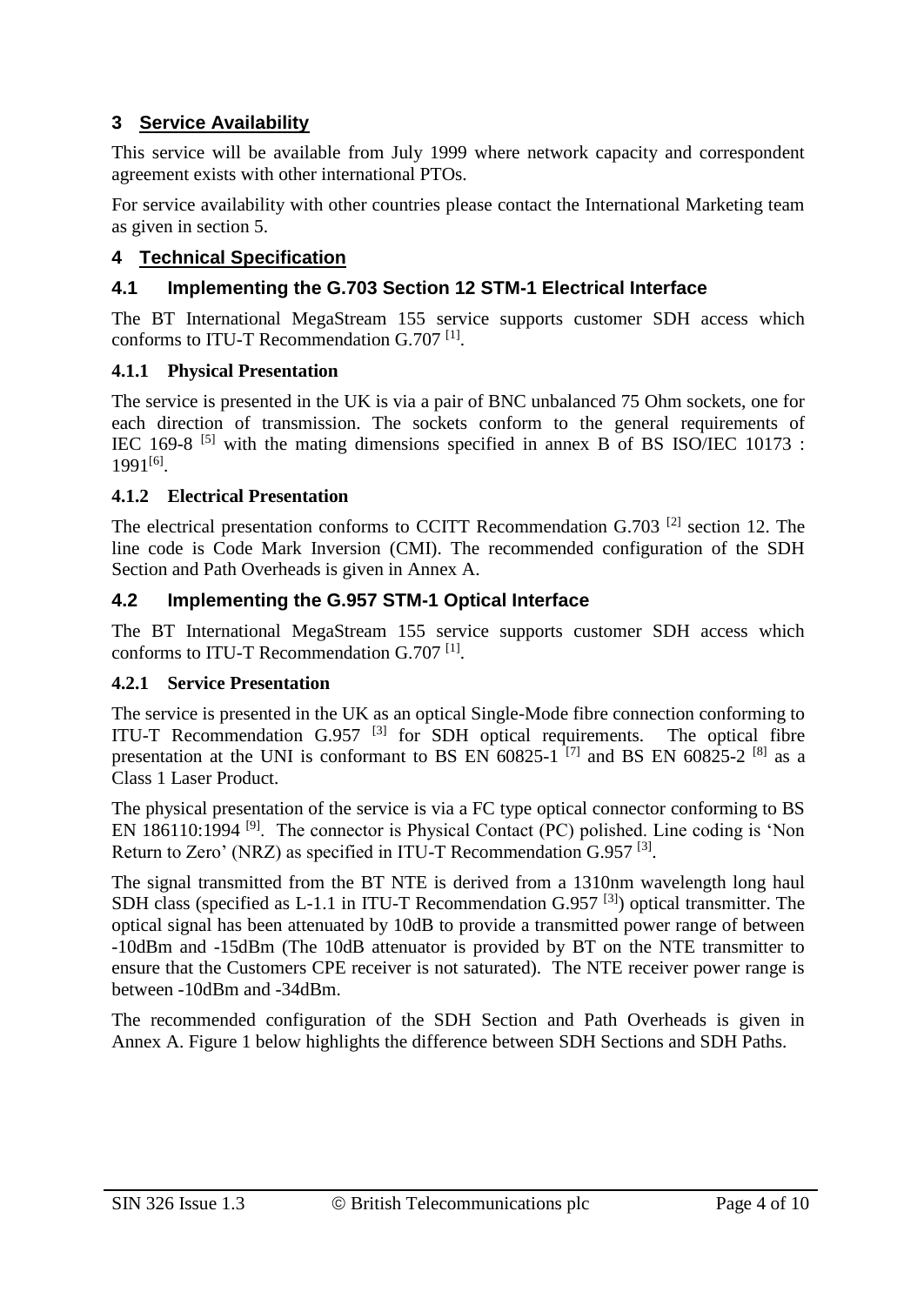

## Figure 1 - Comparison of SDH Path vs. Section

## **4.3 Connection Characteristics**

#### **4.3.1 Performance Information**

The performance of the BT MegaStream 155 service will be in accordance with ITU-T Recommendation G.826<sup> $[10]$ </sup>. The actual performance will of course vary depending on the circuit length and the number of SDH elements involved in the end-to-end circuit.

#### **4.3.2 Jitter**

#### 4.3.2.1 From the Terminal to the Network

The BT network will accept jitter in accordance with ITU-T Recommendation G.825<sup>[11]</sup>. See notes 1 & 2.

#### 4.3.2.2 From the Network to the Terminal

The level of Jitter from the network to the terminal will be in accordance with ITU-T Recommendation G.825<sup>[11]</sup>. See notes 1 & 2.

#### *Note 1 - Pointer Adjustment*

*A characteristic of SDH is Pointer Adjustment which is where clocks get slightly out of alignment and the Administrative Unit (AU) pointer needs to be adjusted to correctly point to the Virtual Container start point. To minimise this characteristic, both for VC4 and lower rates such as VC12, it is important that both the network and the Customer's terminal equipment clocks are synchronised together.*

#### *Note 2 - Network Synchronisation*

*Under normal SDH network synchronisation conditions the 155,520 kbit/s signal transmitted towards the private network will be frequency locked to the SDH NTE synchronisation clock. This in turn will normally be frequency locked to a signal traceable to BT's ITU-T Recommendation G.811 [12] and ETSI ETS 300 462-6 [13] compliant Primary Reference Clock (PRC).*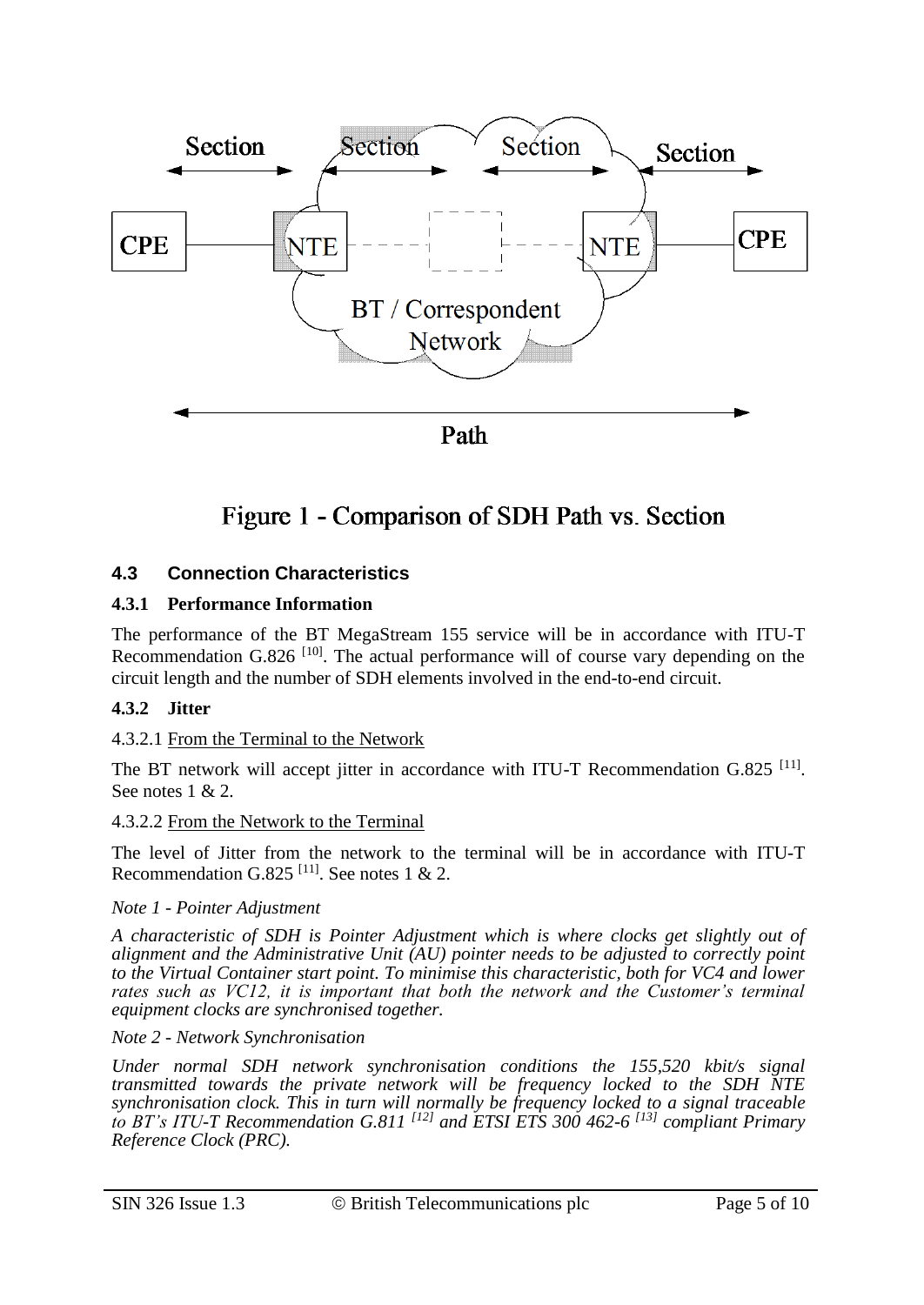## **4.4 Network Terminating Equipment (NTE) Power Supply Requirements**

The NTE is locally powered and will require either a 50Hz AC or a –50V DC supply. It will be mounted in accordance with standard BT practices in agreement with the customer.

Where the NTE is to be powered by a customer provided -50Volts, the NTE will be supplied with a 'wires only' power connection lead. As power supplies can vary slightly in output voltage and characteristics, the NTE will function with customer provided power supplies that are in accordance with the British Telecom Network Requirement, (BTNR) 2511<sup>[14]</sup>.

*NOTE: Customer provided power supplies for connection to this service shall conform with relevant safety standards.*

#### **5 Further Information Contact Point**

Please contact either:

- Your Company's BT account manager.
- For business customers, BT sales on 0800 800152 for product and service information, sales and rental enquiries.

If you have enquiries relating to this document then please contact: [sinet.helpdesk@bt.com](mailto:sinet.helpdesk@bt.com)

#### **6 Glossary**

| AU           | Administrative Unit                                                           |  |  |  |
|--------------|-------------------------------------------------------------------------------|--|--|--|
| <b>BTNR</b>  | <b>British Telecom Network Requirement</b>                                    |  |  |  |
| <b>CMI</b>   | <b>Coded Mark Inversion</b>                                                   |  |  |  |
| <b>CCITT</b> | Now known as ITU-T                                                            |  |  |  |
| CTR.         | Common Technical Regulation                                                   |  |  |  |
| <b>ETS</b>   | <b>European Telecommunication Standard</b>                                    |  |  |  |
| <b>ETSI</b>  | European Telecommunications Standards Institute                               |  |  |  |
| <b>ITU-T</b> | International Telecommunication Union For Telecommunications (formerly CCITT) |  |  |  |
| <b>NTE</b>   | Network Terminating Equipment                                                 |  |  |  |
| <b>PRC</b>   | Primary Reference Clock                                                       |  |  |  |
| <b>RFC</b>   | <b>Request For Comment</b>                                                    |  |  |  |
| <b>SDH</b>   | <b>Synchronous Digital Hierarchy</b>                                          |  |  |  |
| <b>SIN</b>   | Suppliers' Information Note                                                   |  |  |  |
| <b>TBR</b>   | <b>Technical Basis for Regulation</b>                                         |  |  |  |
| TE           | <b>Terminal Equipment</b>                                                     |  |  |  |
| <b>UNI</b>   | User Network Interface                                                        |  |  |  |
| VC.          | Virtual Container                                                             |  |  |  |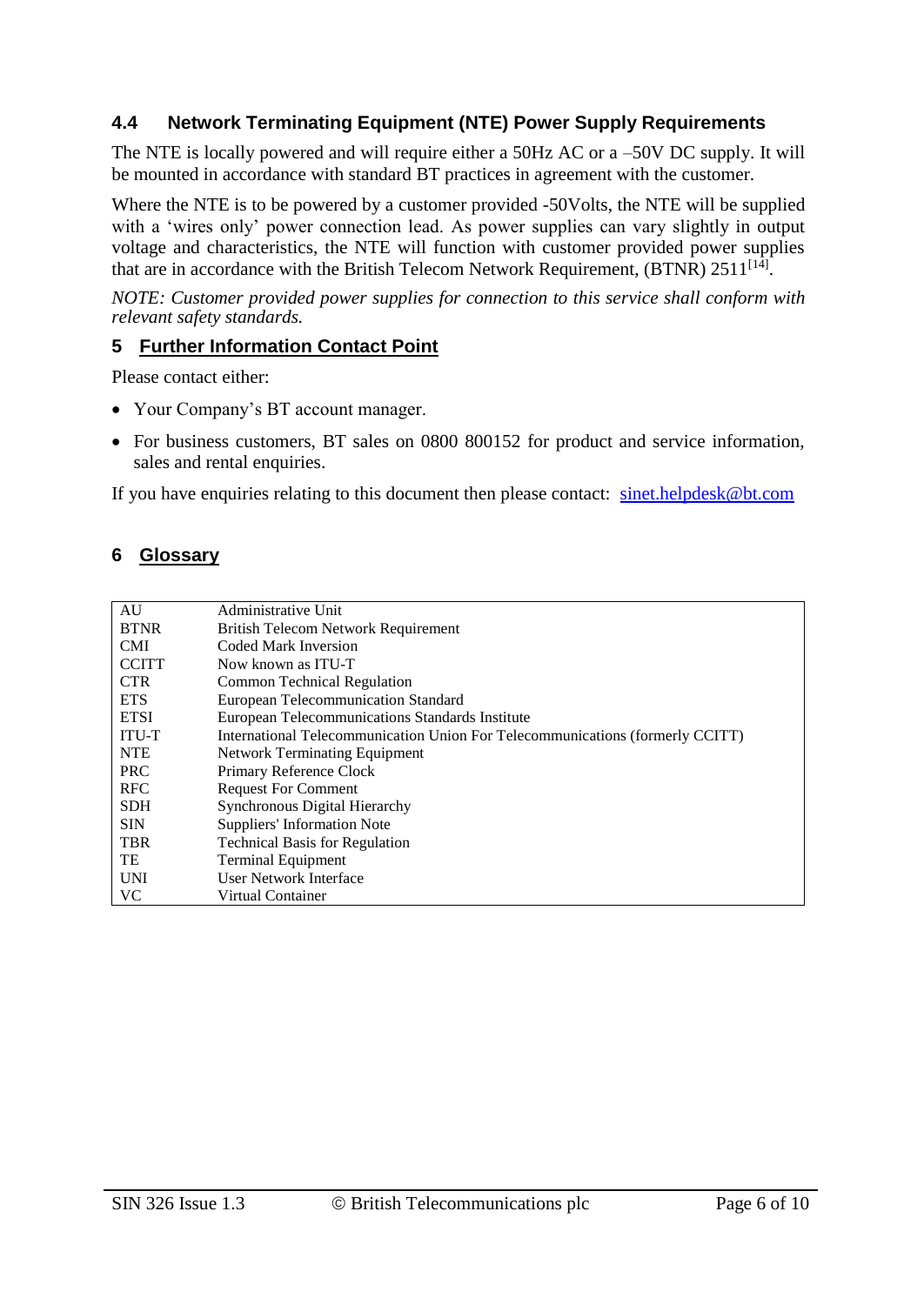## **7 References**

| $[1]$  | <b>ITU-T G.707</b>         | Network node interface for the Synchronous Digital Hierarchy<br>(SDH)                                                                                                                                  | 1996 |
|--------|----------------------------|--------------------------------------------------------------------------------------------------------------------------------------------------------------------------------------------------------|------|
| $[2]$  | <b>ITU-T G.703</b>         | Physical/Electrical characteristics of hierarchical digital<br>interfaces                                                                                                                              | 1991 |
| $[3]$  | <b>ITU-T G.957</b>         | Optical interfaces for equipment's and systems relating to the<br>synchronous digital hierarchy                                                                                                        | 1995 |
| $[4]$  | <b>ITU-T G.958</b>         | Digital line systems based on the synchronous digital hierarchy<br>for use on optical fibre cables.                                                                                                    | 1994 |
| $[5]$  | IEC 169-8                  | Radio-frequency connectors - Part 8 : R.F. coaxial connectors<br>with inner diameter of outer conductor $6.5 \text{ mm}$ (0.256 in) with<br>bayonet lock - Characteristic impedance 50 ohms (Type BNC) | 1978 |
| [6]    | <b>BS ISO/IEC</b><br>10173 | Integrated Services Digital Network (ISDN) Primary Access<br>Connector at Reference Points S and T                                                                                                     | 1991 |
| $[7]$  | <b>BS EN 60825-1</b>       | Safety of Laser Products Part 1 Equipment classification                                                                                                                                               | 1994 |
| [8]    | BS EN 60825-2              | Safety of Laser Products Part 2 Safety of Optical fibre<br>communications systems                                                                                                                      | 1995 |
| $[9]$  | <b>BS EN 186110</b>        | Sectional Specification. Connector sets for optical fibre and<br>cables Type FC                                                                                                                        | 1994 |
| $[10]$ | <b>ITU-T G.826</b>         | Error performance parameters and objectives for international,<br>constant bit rate digital paths at or above the primary rate.                                                                        |      |
| $[11]$ | <b>ITU-T G.825</b>         | The control of jitter and wander within digital networks which<br>are based on the synchronous digital hierarchy (SDH)                                                                                 | 1993 |
| $[12]$ | <b>ITU-T G.811</b>         | Timing requirements at the outputs of reference clocks and<br>network nodes suitable for plesiochronous operation of<br>international digital links                                                    | 1996 |
| $[13]$ | <b>ETS</b><br>300 462-6    | Transmission and Multiplexing (TM); Generic requirements for<br>synchronisation networks; Part 6: Timing characteristics of<br>primary reference clocks                                                | 1997 |
| $[14]$ | <b>BTNR 2511</b>           | Interface of telecomms equipment with a nominal 48v negative<br>dc power supply                                                                                                                        |      |

For further information or copies of referenced sources, please see document sources at <http://www.btplc.com/sinet/>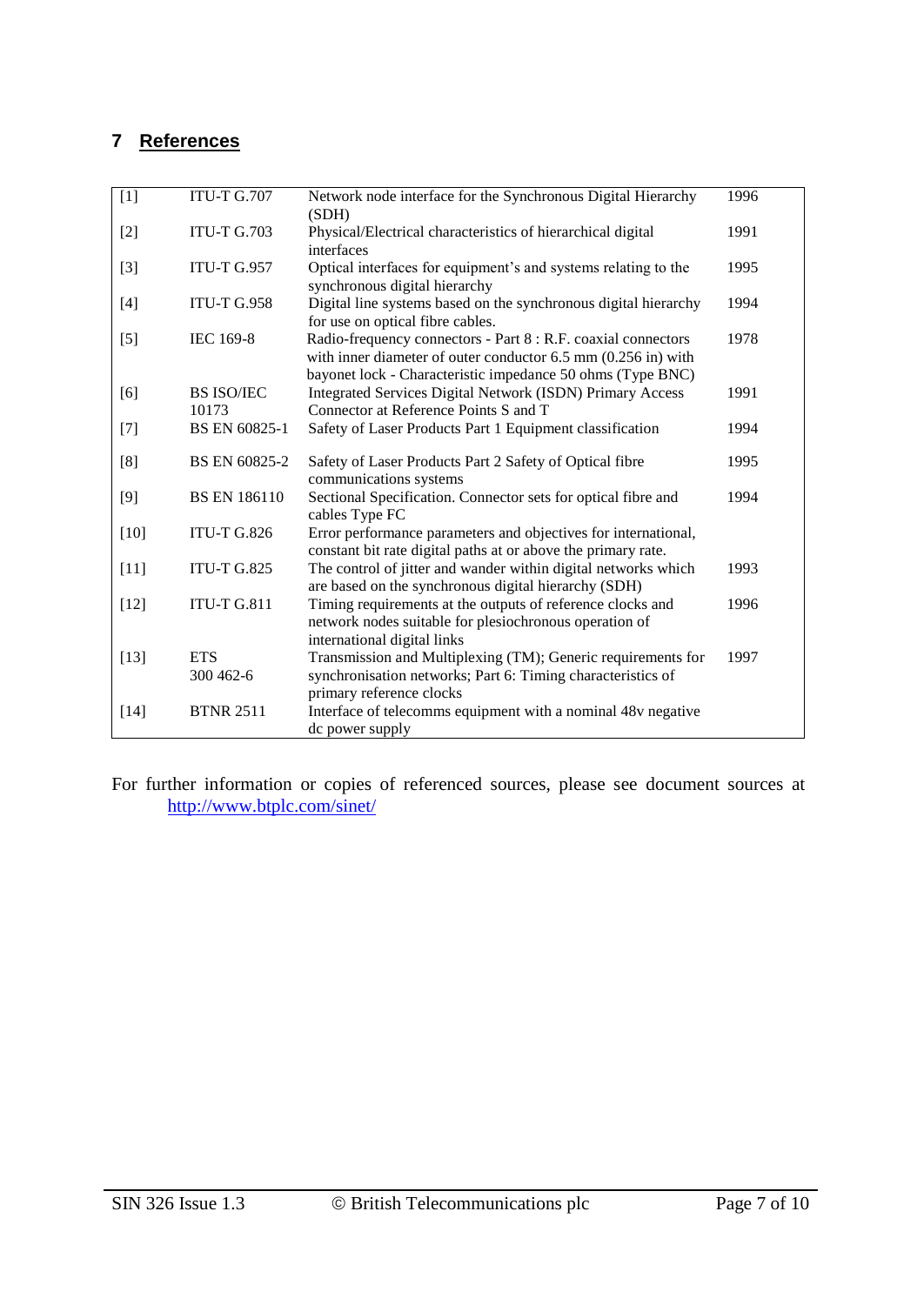## **8 History**

| June 1999<br>Issue 1 |                | <b>First Issued</b>                                                                                        |  |  |  |
|----------------------|----------------|------------------------------------------------------------------------------------------------------------|--|--|--|
| $I$ ssue 1.1         | September 2001 | <b>Editorial Format Changes Only</b>                                                                       |  |  |  |
| $I$ ssue $1.2$       | September 2003 | Approval Requirements statement removed, information<br>available via SINet Useful Contacts page.          |  |  |  |
| $I$ ssue 1.3         | January 2016   | from<br>site references<br>Change<br>SINet<br>http://www.sinet.bt.com<br>to<br>http://www.btplc.com/sinet/ |  |  |  |

**-END-**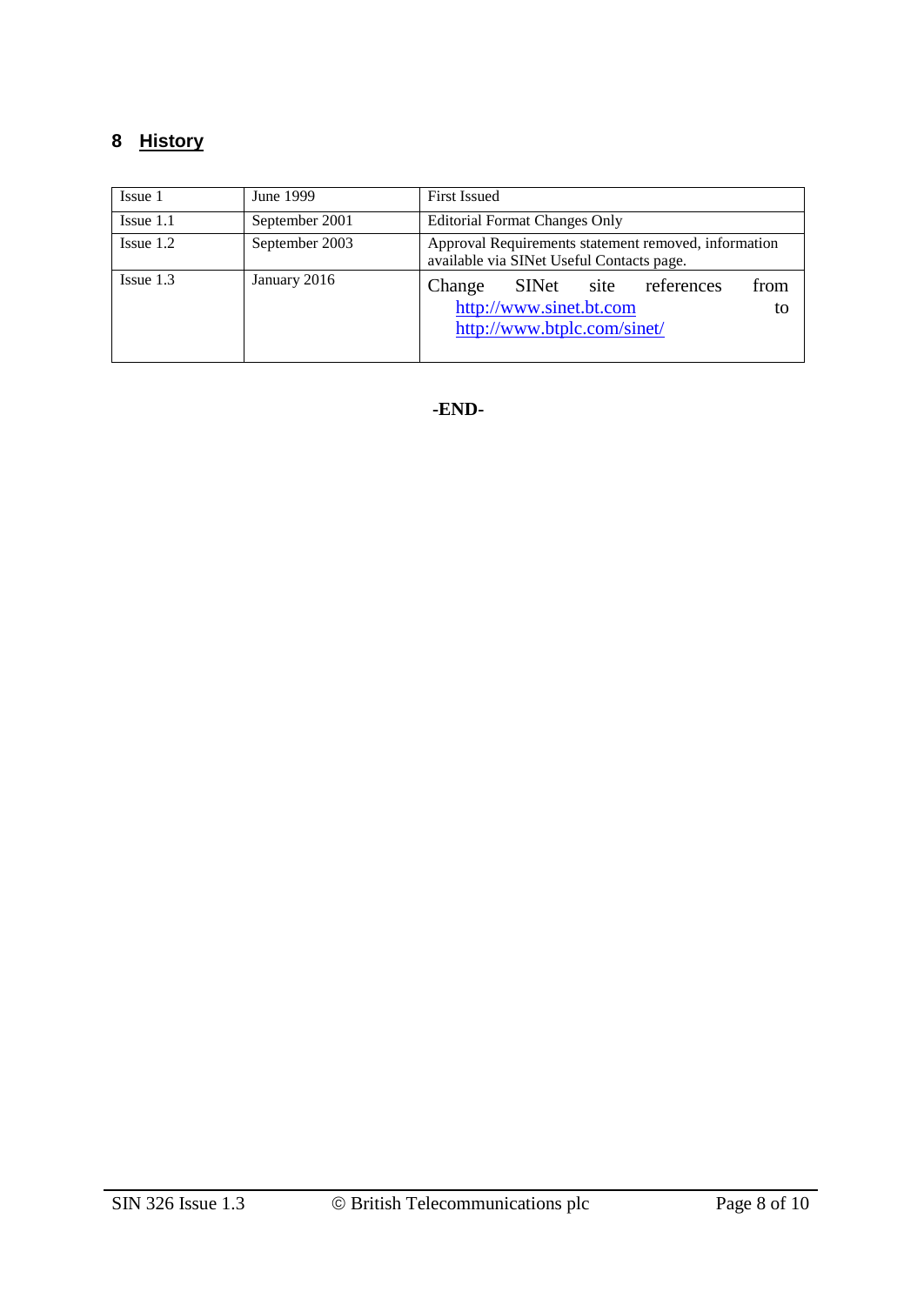## **Annex A - SDH Overhead Configuration Details**

This annex provides recommendations for the setting of the SDH Overhead Fields.

## **A.1 Section Overhead**

The parameters below can be found in Figure 9.7 of G.707.

| Field                          | <b>Terminal to Network</b>                                                                                                          | <b>Network to Terminal</b>                                                                                                                                            |  |  |  |  |
|--------------------------------|-------------------------------------------------------------------------------------------------------------------------------------|-----------------------------------------------------------------------------------------------------------------------------------------------------------------------|--|--|--|--|
| A <sub>1</sub>                 | As per G.707                                                                                                                        | As per G.707                                                                                                                                                          |  |  |  |  |
| J <sub>0</sub>                 | This field should be completed as<br>per table 4 of G707. See note 1 for<br>completion of 'X' bits.<br>$[X = value don't care bit]$ | This table will be completed as per<br>table 4 of G.707. Completion of the<br>'X' bits can be done by local<br>agreement. See note 1.<br>$[X = value don't care bit]$ |  |  |  |  |
| B <sub>1</sub>                 | As per G.707                                                                                                                        | As per G.707                                                                                                                                                          |  |  |  |  |
| E1                             | The network will ignore this field                                                                                                  | The terminal should ignore this field                                                                                                                                 |  |  |  |  |
| F1                             | The network will ignore this field                                                                                                  | The terminal should ignore this field                                                                                                                                 |  |  |  |  |
| $D1-D12$                       | The network will ignore these fields                                                                                                | The terminal should ignore these<br>fields                                                                                                                            |  |  |  |  |
| B <sub>2</sub>                 | As per G.707                                                                                                                        | As per G.707                                                                                                                                                          |  |  |  |  |
| K1                             | The network will ignore this field                                                                                                  | The terminal should ignore this field                                                                                                                                 |  |  |  |  |
| K <sub>2</sub>                 | The network will ignore this field                                                                                                  | The terminal should ignore this field                                                                                                                                 |  |  |  |  |
| S <sub>1</sub>                 | The network will ignore this field                                                                                                  | The terminal should ignore this field                                                                                                                                 |  |  |  |  |
| M1                             | As per G.707                                                                                                                        | As per G.707                                                                                                                                                          |  |  |  |  |
| E2                             | The network will ignore this field                                                                                                  | The terminal should ignore this field                                                                                                                                 |  |  |  |  |
| All other fields are reserved. |                                                                                                                                     |                                                                                                                                                                       |  |  |  |  |

*Note. 1 - The format for this field is currently the subject of discussion within the standards*  environment and once completed will establish how this field should be used. For the time *being, customers may use their own format in this field.*